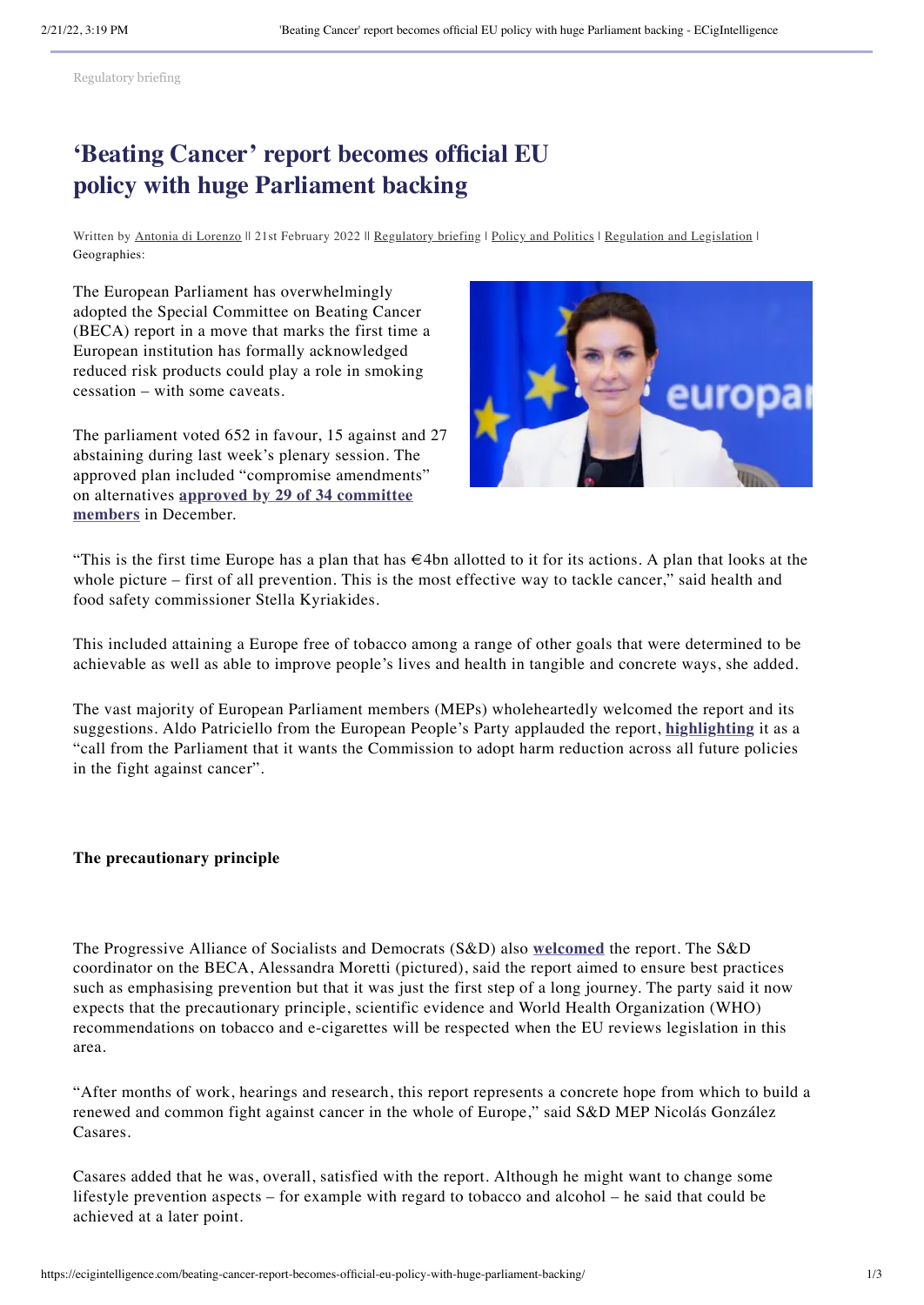"But what never changes is science," he said. "And when I finish this report and when we finish this resolution, if someone changes science, science will continue to knock on the door, because we are working on something very important, which is the fight against cancer."

BECA rapporteur Véronique Trillet-Lenoir added: "We need a high level of research together with the European Commission. That research needs to be independent, multi-disciplined and based in European universities as well as the European health data space."

However, there was some dissension and criticism from those addressing Parliament during the vote preceding initial debate. The vast majority of these revolved around alcohol. But a number of MEPs also addressed tobacco control.

## **Taxation 'the wrong plan'**

Kateřina Konečná, a Czech MEP, said the plan was wrong to focus on **higher [tobacco](https://ecigintelligence.com/do-sin-taxes-work-or-do-they-just-encourage-people-to-be-more-sinful/) taxes** as the solution to preventing tobacco use. "We have not been able to reduce the level of risky behaviour in our population for a long time, and the committee's report stubbornly adheres to the solution of [attempting to do so through] higher tobacco taxation," she said. "This is despite the fact that it is clear that smoking is a social problem in some parts of our society and no high tax discourages this group from smoking."

Pietro Fiocchi, speaking on behalf of the European Conservatives and Reformists Group, also criticised the report's taxation-based approach and said more emphasis should have been placed on the use of tobacco alternatives as tools for smoking cessation. Neither taxation nor the banning of advertising and marketing of products has demonstrated a positive outcome in reducing bad behaviour, he said.

"The increase in taxation and limitation for alcohol and cigarettes has always been a counter-productive approach, potentially causing illegal and criminal activity but also really bad behaviour, especially in the poor sector of the population," he said. "I strongly believe that alternatives to traditional smoking products are an important tool to reduce smoking in Europe."

Other MEPs criticised the report from the opposite perspective. Tilly Metz, an MEP with the Group of the Greens/European Free Alliance, said the report was late in dealing with flavours in vaping. "The current report calls on the commission to evaluate which flavours in e-cigarettes are particularly attractive to minors and non-smokers, and to propose to ban these," she said. "There are thousands of flavours in ecigarettes that are trying to make them unduly attractive, and it is overdue that regulatory action has to be taken against them."

In the **compromises reached by [representatives](https://ecigintelligence.com/eu-meps-to-soften-demands-on-blanket-flavour-ban-to-just-those-targeting-minors/) last year**, MEPs said that alternatives "could allow some smokers to quit smoking progressively" but that these products "should not be attractive to minors and non-smokers".

Further action will be taken by the Commission to analyse which flavours are particularly attractive to minors and [non-smokers](https://ecigintelligence.com/eu-tpd-implementation-report-the-countdown-has-started/) and propose a ban on those in the **upcoming revision of the Tobacco Products Directive (TPD)**.

## **Rejected amendments**